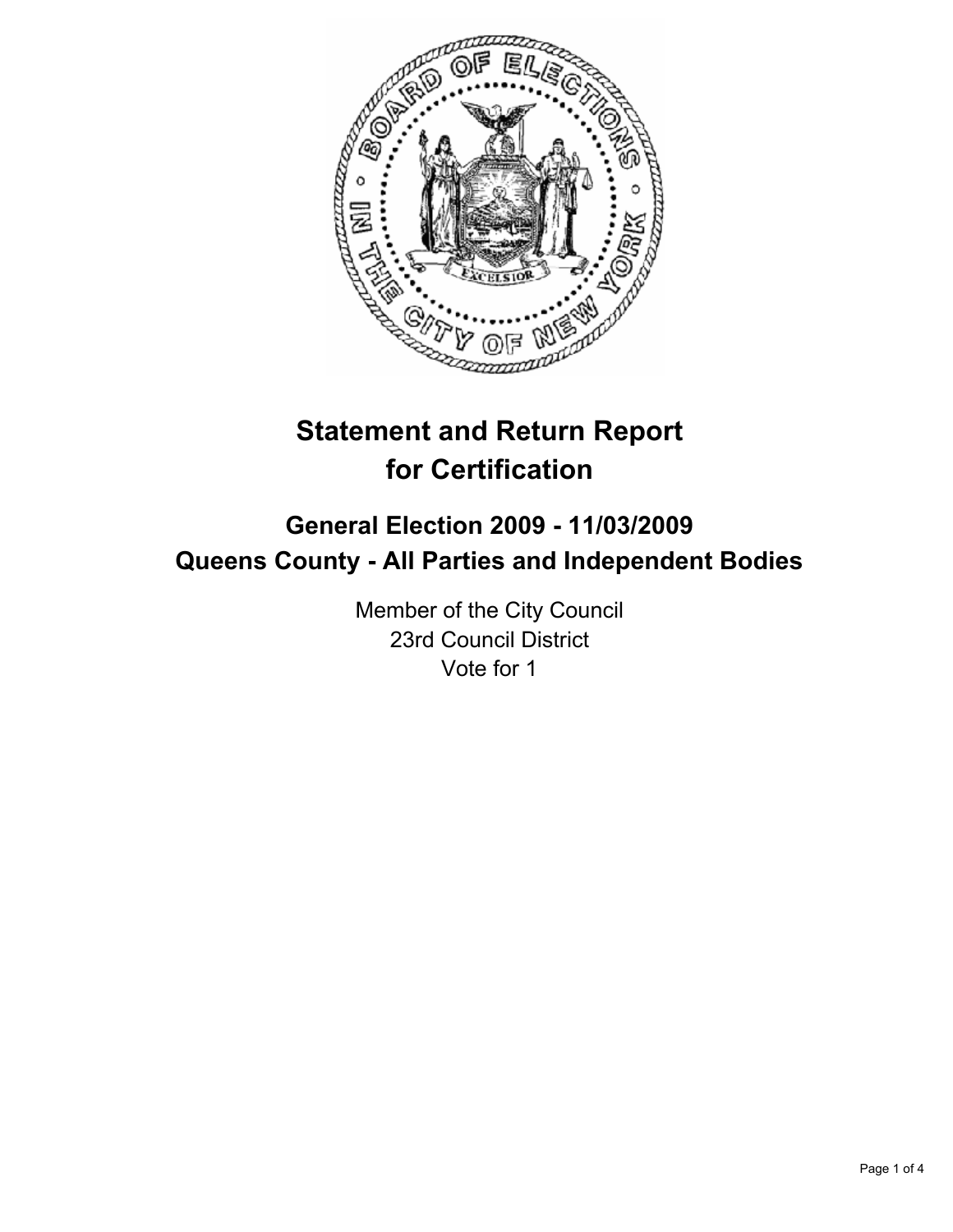

## **Assembly District 24**

| <b>PUBLIC COUNTER</b>             | 18,281 |
|-----------------------------------|--------|
| <b>EMERGENCY</b>                  | 4      |
| ABSENTEE/MILITARY                 | 370    |
| <b>AFFIDAVIT</b>                  | 122    |
| <b>Total Ballots</b>              | 18,777 |
| MARK S WEPRIN (DEMOCRATIC)        | 10,428 |
| <b>BOB FRIEDRICH (REPUBLICAN)</b> | 4,838  |
| MARK S WEPRIN (INDEPENDENCE)      | 852    |
| RICHARD W BURNS (CONSERVATIVE)    | 409    |
| MARK S WEPRIN (WORKING FAMILIES)  | 354    |
| ERIC TRAGER (WRITE-IN)            | 2      |
| <b>KEVIN KIM (WRITE-IN)</b>       | 8      |
| <b>Total Votes</b>                | 16,891 |
| Unrecorded                        | 1.886  |

**Assembly District 26**

| <b>PUBLIC COUNTER</b>             | 1,984 |
|-----------------------------------|-------|
| <b>EMERGENCY</b>                  | 0     |
| ABSENTEE/MILITARY                 | 53    |
| <b>AFFIDAVIT</b>                  | 11    |
| <b>Total Ballots</b>              | 2,048 |
| MARK S WEPRIN (DEMOCRATIC)        | 1,074 |
| <b>BOB FRIEDRICH (REPUBLICAN)</b> | 544   |
| MARK S WEPRIN (INDEPENDENCE)      | 140   |
| RICHARD W BURNS (CONSERVATIVE)    | 26    |
| MARK S WEPRIN (WORKING FAMILIES)  | 29    |
| <b>Total Votes</b>                | 1,813 |
| Unrecorded                        | 235   |

# **Assembly District 29**

| <b>PUBLIC COUNTER</b>             | 874 |
|-----------------------------------|-----|
| <b>EMERGENCY</b>                  | 0   |
| ABSENTEE/MILITARY                 |     |
| <b>AFFIDAVIT</b>                  |     |
| <b>Total Ballots</b>              | 888 |
| <b>MARK S WEPRIN (DEMOCRATIC)</b> | 518 |
| <b>BOB FRIEDRICH (REPUBLICAN)</b> | 155 |
| MARK S WEPRIN (INDEPENDENCE)      | 33  |
| RICHARD W BURNS (CONSERVATIVE)    | 8   |
| MARK S WEPRIN (WORKING FAMILIES)  | 8   |
| <b>Total Votes</b>                | 722 |
| Unrecorded                        | 166 |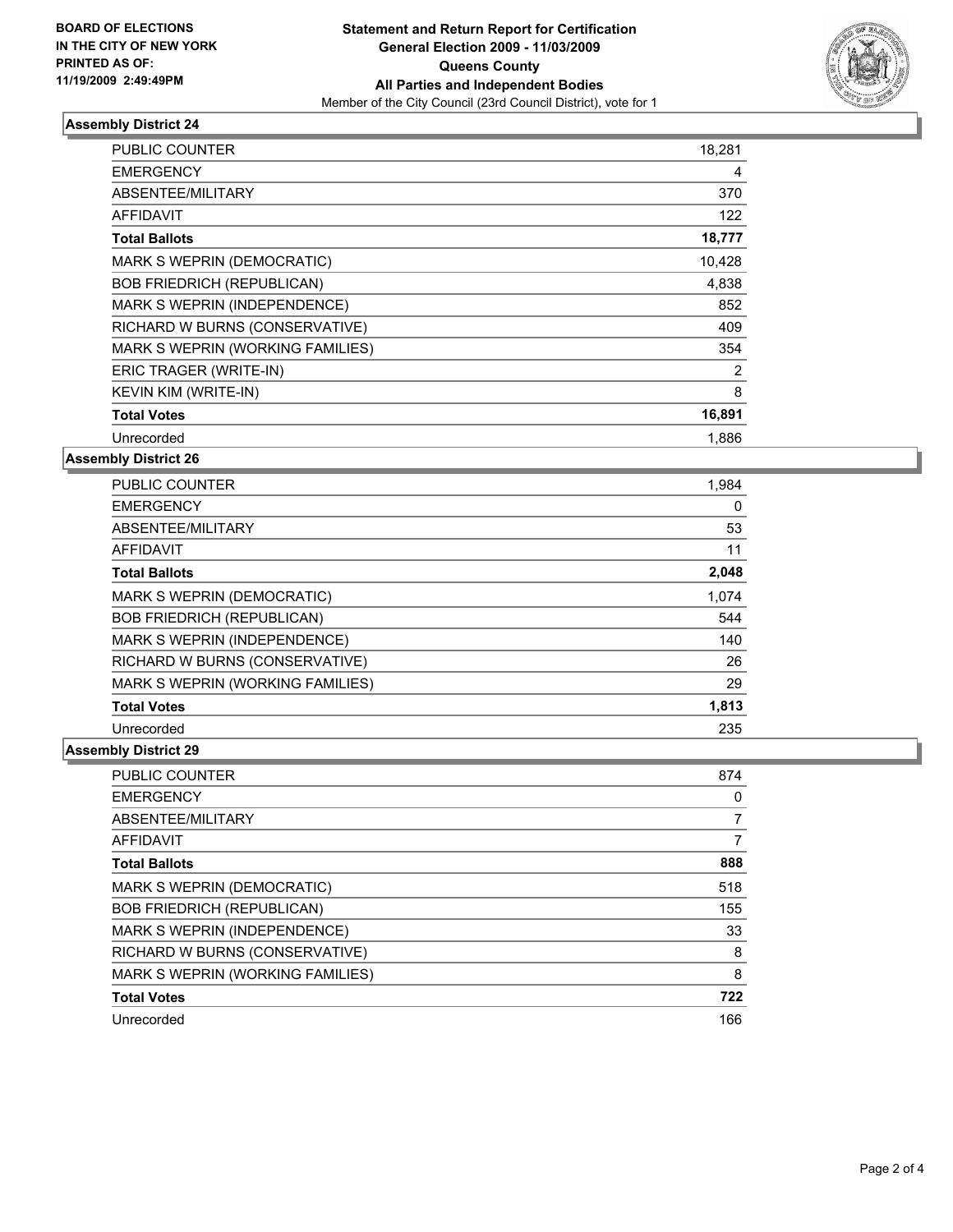

## **Assembly District 33**

| <b>PUBLIC COUNTER</b>             | 5,826 |
|-----------------------------------|-------|
| <b>EMERGENCY</b>                  |       |
| ABSENTEE/MILITARY                 | 86    |
| <b>AFFIDAVIT</b>                  | 54    |
| <b>Total Ballots</b>              | 5,967 |
| MARK S WEPRIN (DEMOCRATIC)        | 2,976 |
| <b>BOB FRIEDRICH (REPUBLICAN)</b> | 1,814 |
| MARK S WEPRIN (INDEPENDENCE)      | 215   |
| RICHARD W BURNS (CONSERVATIVE)    | 159   |
| MARK S WEPRIN (WORKING FAMILIES)  | 95    |
| <b>Total Votes</b>                | 5,259 |
| Unrecorded                        | 708   |